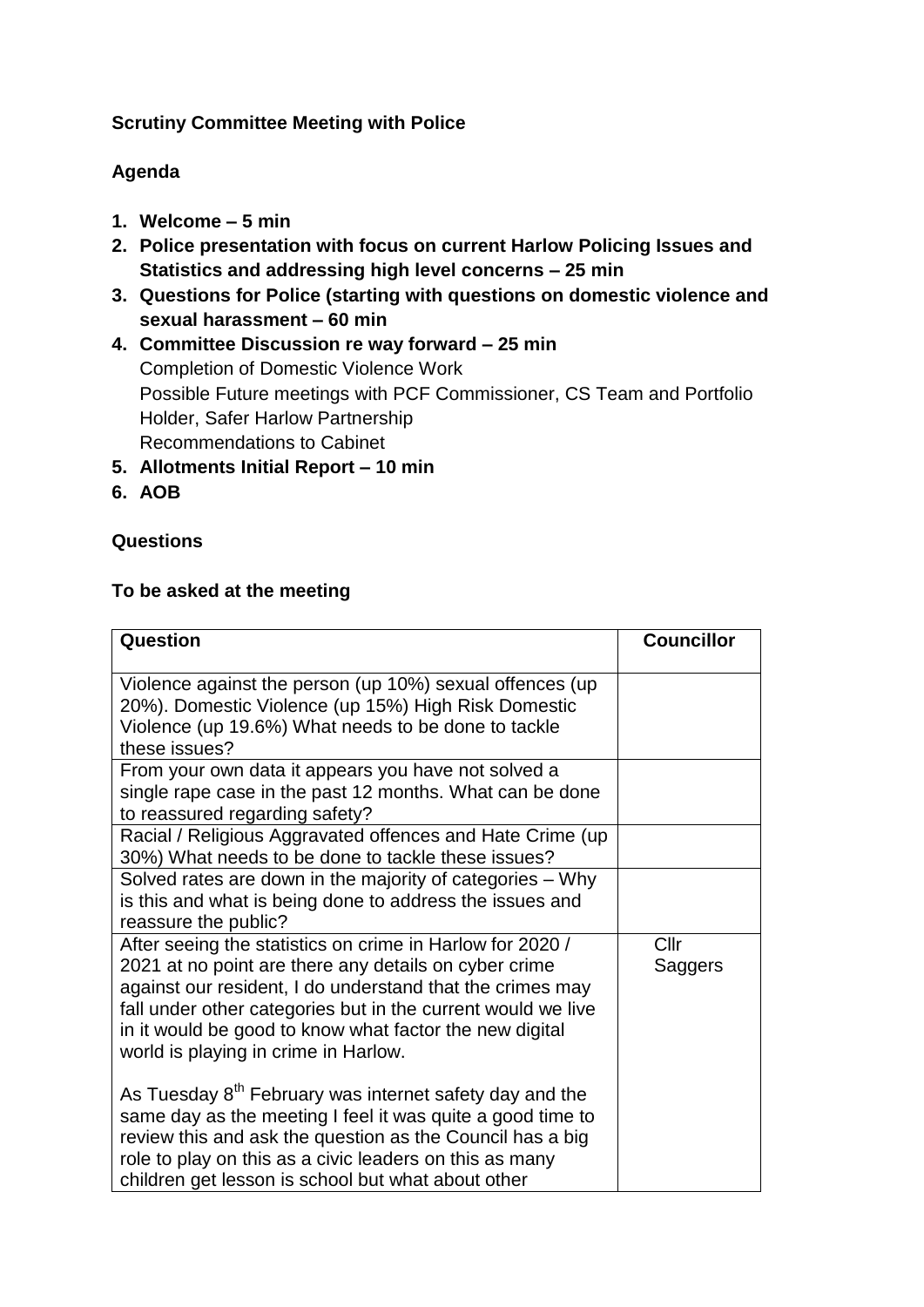| generations?                                                 |        |
|--------------------------------------------------------------|--------|
| What needs to be done to raise the public profile of the     |        |
| police?                                                      |        |
| Antisocial behaviour figures have fallen by a third over the |        |
| last year/ Have the Police any views why this the case and   |        |
| what more could be done to maintain this downward trend?     |        |
| Over the past 50 years it seems that the authority and the   | Cllr D |
| regard the police used to have has disappeared. The          | Carter |
| police take more verbal and physical abuse than was ever     |        |
| thought would be the case and they seem to have little       |        |
| protection from the laws and lawmakers. What are your        |        |
| federations doing about this?                                |        |

**Further questions and comments submitted by the public. As due to time constraints it will not be possible to address these questions specifically at the meeting the Committee would be grateful for a written response to the questions that can be attached to the record of the meeting.**

**1.** Would it be useful to compare Essex and Nottinghamshire Police regarding rape and sexual offence cases? The Essex force has 2.96 officers per 1000 people and in Nottinghamshire it is 2.95.

The PFCC for Nottinghamshire produced a report on 2 November 2021. It says on page 7:

"Between 01/04/2021 and 17/10/2021 the force has achieved 63 Positive Outcomes for Rape (10% recorded crime) and 222 Positive Outcomes for Sexual Offences (11.6% recorded crime)."

How can Essex Police justify zero solved rape cases as was reported by YourHarlow in its article 'Essex Police defend "abysmal" record on solving crimes in Harlow' published 27 January 2022?

Please see the Nottinghamshire report at:

[https://www.nottinghamshire.pcc.police.uk/About-Us/03-Nottinghamshire-Police-](https://www.nottinghamshire.pcc.police.uk/About-Us/03-Nottinghamshire-Police-Public-Protection-and-Safeguarding-Report.pdf)[Public-Protection-and-Safeguarding-Report.pdf](https://www.nottinghamshire.pcc.police.uk/About-Us/03-Nottinghamshire-Police-Public-Protection-and-Safeguarding-Report.pdf)

- **2.** Will the police in Harlow consider adopting a strategy in full or part known as Project Zeal to reduce shoplifting and its associated violent crime, as implemented by Nottinghamshire Police and outlined in a College of Policing articled dated 14 December 2021? its URL being: <https://www.college.police.uk/article/working-retail-and-security-reduce-shoplifting> Note: Project Zeal was launched to strengthen the relationship between retail, security and policing by sharing information, using technology to identify prolific offenders and tailoring policing solutions to tackle crime
- **3.** According to stats on the police website [\(https://www.police.uk/pu/your-area/essex-police/harlow-east/?tab=Statistics\)](https://www.police.uk/pu/your-area/essex-police/harlow-east/?tab=Statistics), for the last year, around 40% of crimes were concluded as "not able to prosecute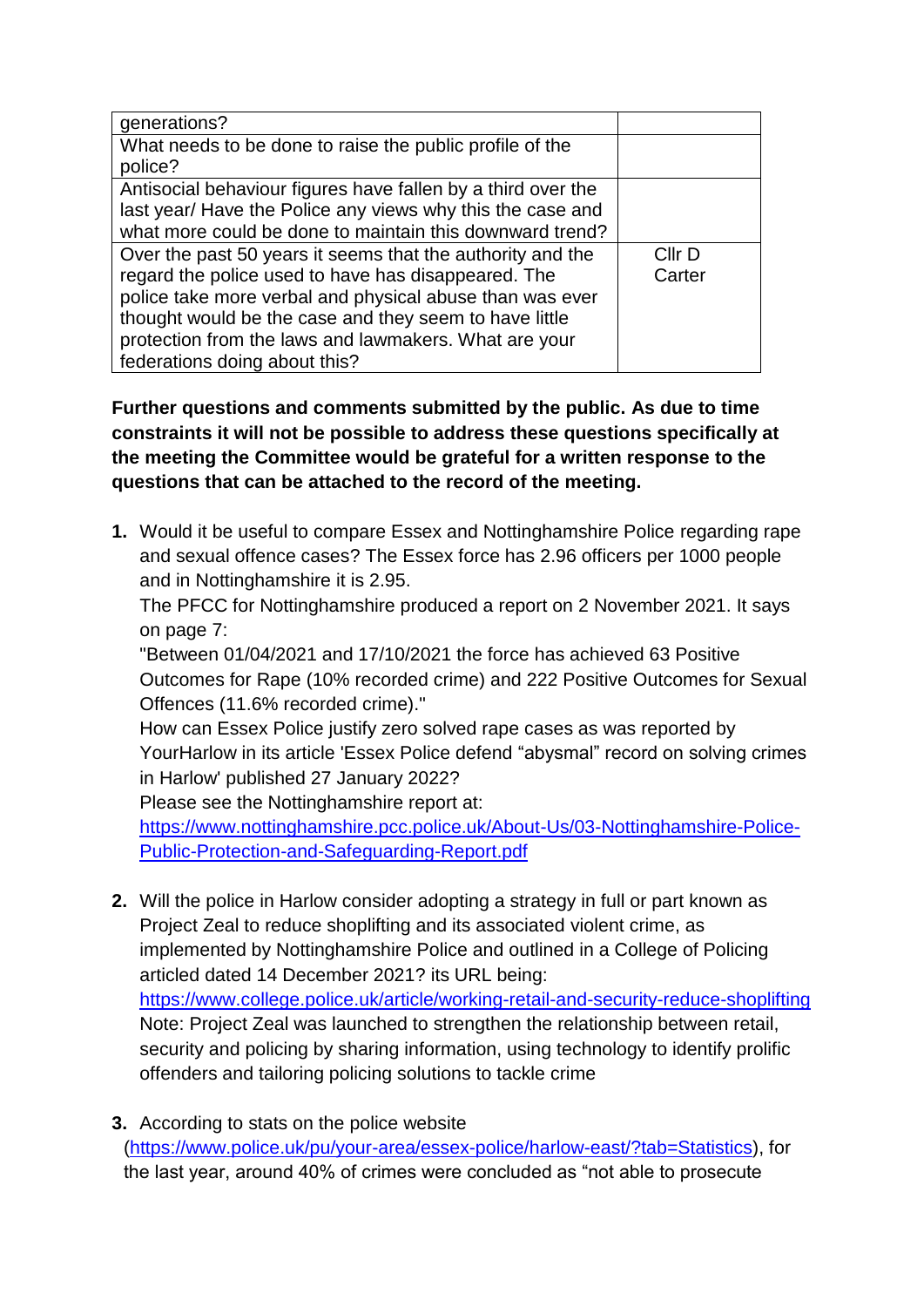suspect" and around another 20% of crimes were concluded as "unable to identify suspect". If I've understood this correctly, 60% of criminals get off with their crime, this doesn't include the ones where the Courts find someone not guilty. Why does this look so poor? As potential victims of crime is there more that can be done to prevent it in the first place and/or help ensure a successful prosecution?

- **4.** With the rise in Violence/Racial-Religious/Domestic Abuse cases rising [together with cases being solved down] is it not time to put neighbourhood policing more visually available on a regular daily basis? Not just when police hold surgeries?
- **5.** In my opinion drug taking at underpasses needs tackling. Underpasses are always near a kids park or kids playing field and the smell and sight is detrimental to the area and not something anyone wants their young kids exposed to. Electric Scooters need stopping more, they are silent and deadly and I fear it will not be long before a death occurs in Harlow because of electric scooters. Can you please do more to make the walking paths and cycling paths of this town more welcoming to all and more safe by looking at these issues, thank you.
- **6.** What happened to the much advertised (at the time) Police tactic of having "on the beat" police on bicycles of a few years ago? It was very popular with the public and most people in general. I don't remember the scheme being officially abandoned, it seems to have just fizzled out. Mind you , this was back in the days when we had a properly resourced Police Service , so maybe I have just answered my own question
- **7.** Why is there not a visible police presence around the town Terminus street & clockhouse areas seems to be going into the dark ages Friday & Saturday nights the level of anti social behaviour in town centre is bad yet no police about

Surely now with rising levels of crime, 24 hour police station needs to reopen especially in a town of 85000 and growing

Every estate should have a manned police office, the stow, staple & bushfair could really do with it

Police should work with mobile security companies to secure industrial estates & car parks.

Can the police push for banning orders / exclusion orders from town for persistent offenders? I'd like to see more police on foot walking the streets and like old days on push bikes

With rising level of electric scooters, it would be good to see police on them too to combat the dangerous scooter riders that blight the streets all police should be armed with minimum of a taser, and perhaps an armed team be visible on the streets. Criminals have become used to lack of police presence, police & judiciary action. And know too well there's not enough police about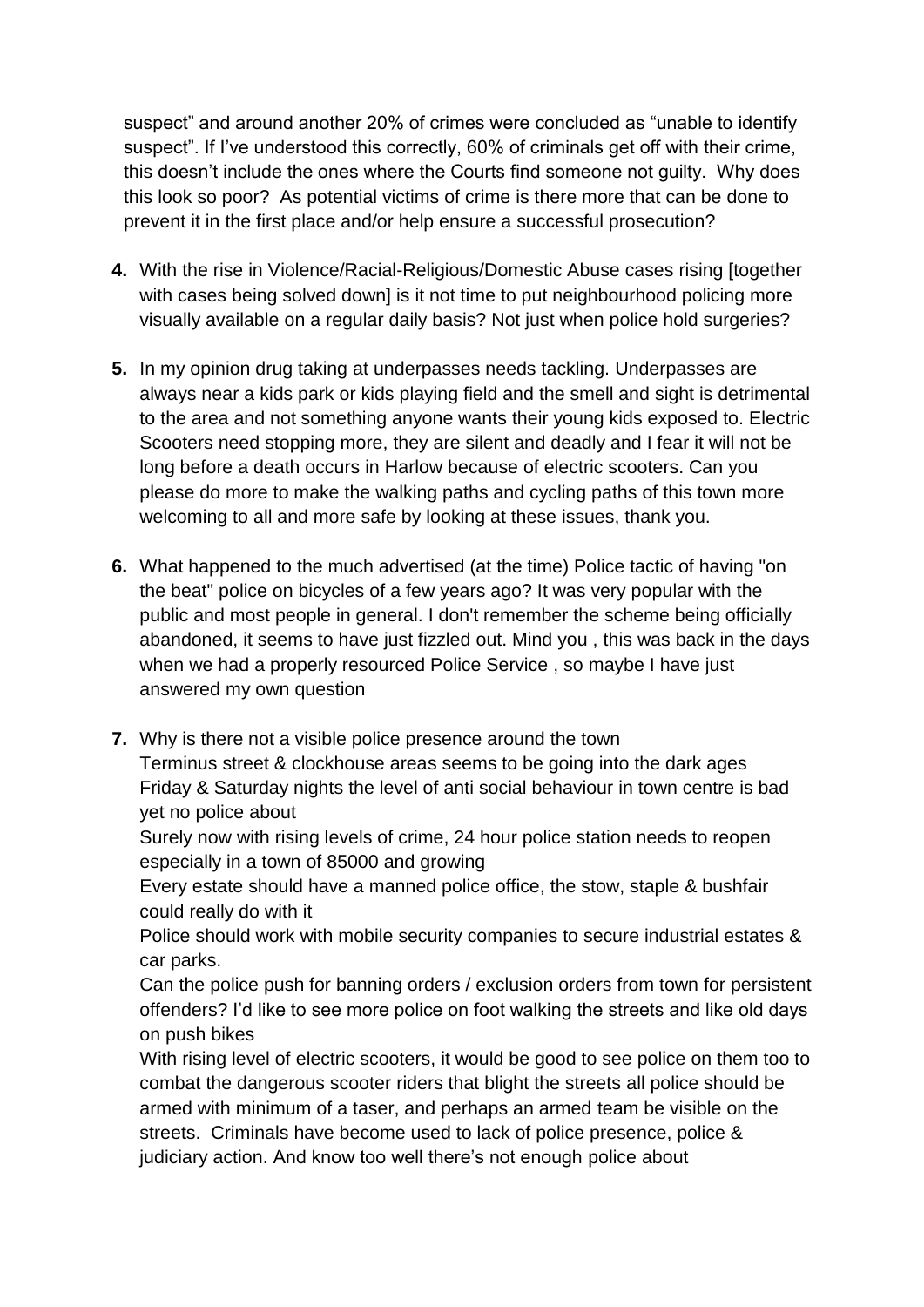- **8.** Currently the law in this country forbids the use of electric scooters everywhere with the exception of use on private land. Why is it then, that I am, on a daily confronted by irresponsible users of these machines on public roads, footpaths and cycle tracks? Many users are in the age bracket of 10-16. Can the local force get these stupid machines removed and scrapped? It just may help if signage is put in place to reinforce this.
- **9.** I would like to ask. Why does it take so long to get cctv evidence? because after 4 weeks it gets deleted and then the evidence had gone and then you can't prosecute due to no evidence?
- **10.**Her Majesty's Inspectorate of Probation commissioned 'A joint thematic inspection of the criminal justice journey for individuals with mental health needs and disorders' and reported their findings on 17 November 2021 (see URL at end of this question). Please explain what progress has been made locally or at county level to implement the report's seven recommendations relevant to the police that are listed below?

Local criminal justice services (police, CPS, courts, probation, prisons) and health commissioners/providers should:

10. develop and deliver a programme of mental health awareness-raising for staff working within criminal justice services. This should include skills to better explain to individuals why they are being asked questions about their mental health so that there can be more meaningful engagement;

11. jointly review arrangements to identify, assess and support people with a mental illness as they progress through the Criminal Justice System to achieve better mental health outcomes and agree plans for improvement. The police service should:

14. ensure that all dedicated investigative staff receive training on vulnerability which includes inputs on responding to the needs of vulnerable suspects (as well as victims). This should be incorporated within detective training courses; 15. dip sample (outcome code) OC10 and OC12 cases to assess the standard and consistency of decision making and use this to determine any training or briefing requirements and the need for any ongoing oversight;

16. review the availability, prevalence, and sophistication of mental health flagging, to enhance this where possible, and to consider what meaningful and usable data can be produced from this;

17. assure themselves that risks, and vulnerabilities are properly identified during risk assessment processes, particularly for voluntary attendees. They must ensure that risks are appropriately managed, including referrals to Healthcare Partners, Liaison and Diversion and the use of appropriate adults;

18. Police leadership should review MG (manual of guidance) forms to include prompts or dedicated sections for suspect vulnerability to be included. Link to report:

[https://www.justiceinspectorates.gov.uk/hmiprobation/inspections/a-joint-](https://www.justiceinspectorates.gov.uk/hmiprobation/inspections/a-joint-thematic-inspection-of-the-criminal-justice-journey-for-individuals-with-mental-health-needs-and-disorders/)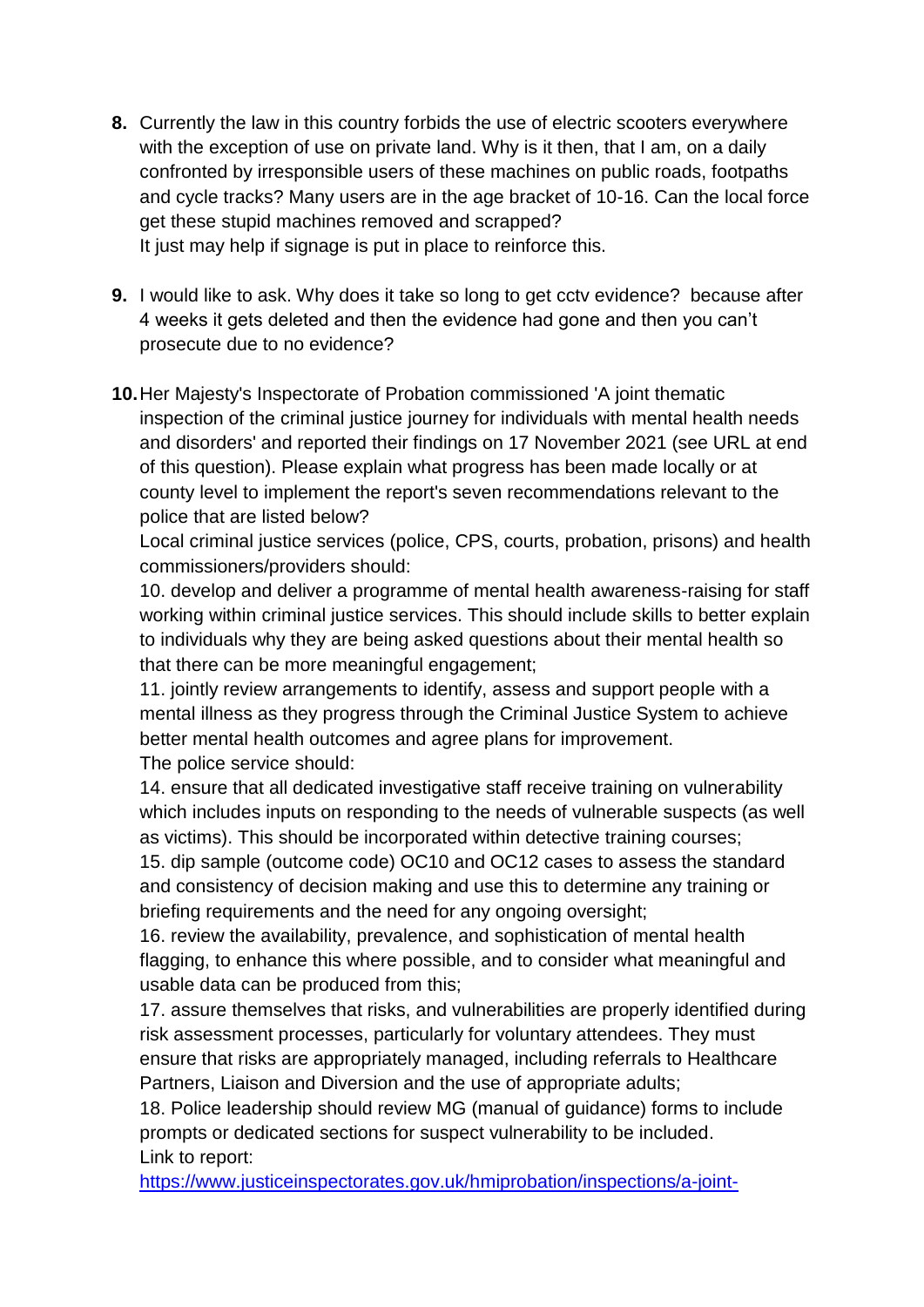[thematic-inspection-of-the-criminal-justice-journey-for-individuals-with-mental](https://www.justiceinspectorates.gov.uk/hmiprobation/inspections/a-joint-thematic-inspection-of-the-criminal-justice-journey-for-individuals-with-mental-health-needs-and-disorders/)[health-needs-and-disorders/](https://www.justiceinspectorates.gov.uk/hmiprobation/inspections/a-joint-thematic-inspection-of-the-criminal-justice-journey-for-individuals-with-mental-health-needs-and-disorders/)

### **Site Specific Neighbourhood Issues**

- **11.**What is being done about the incredible spike in vehicle thefts from Newhall alone (12 in 12 months) 2 taken within 10 minutes of one another. It keeps happening yet there is no increase in patrols and only more incidents over here.
- **12.**Is anything being done about the increasing number of cars parking on and blocking pavements in residential areas, particularly Church Langley
- **13.**I am a transgender women in Harlow Essex I don't feel safe at all I get hassle when using the toilets and in some shops
- **14.**Speed checks needed down Elizabeth Way/Herons Wood. Far too many speeding vehicles and HGVs
- **15.**Is there any reason why Potter Street from Prentice Place to Miller and Carter cannot have speed cameras or speed humps as I have lived on this road for 20years and the traffic does not take any notice of speed limits. Most traffic uses this as a rat run to avoid traffic going up to m11 roundabout many years ago there were often speed traps by the white horse pub but these seem to have gone by the way
- **16.**I am from Mark Hall Academy along First Avenue and one of our parents emailed in to say she would not send her daughters to school today 14th January as they witnessed and walked passed a fight that included a knife in the the First Avenue Underpass. This underpass is the only way to and from school. Would it be possible to ensure there is a community officer patrolling the underpass during the morning and afternoon about 3.10pm when students leave to get home, please.
- **17.**Why is it still after 6 years of telling the police that drug dealing is still occurring by the postbox at Arkwrights/Pittmans field? Its so blatant but seems to be overlooked! Can there not be a deterrent used?
- **18.**Is anything being done about the increase in electric scooters being used on the pavements, Particularly in Church Langley area.
- **19.**What is the Police policy in dealing with, Shoplifters, Bicycle riding and Electric Scooter Riding in the town centre? All of these are against the law but they seem to be ignored.